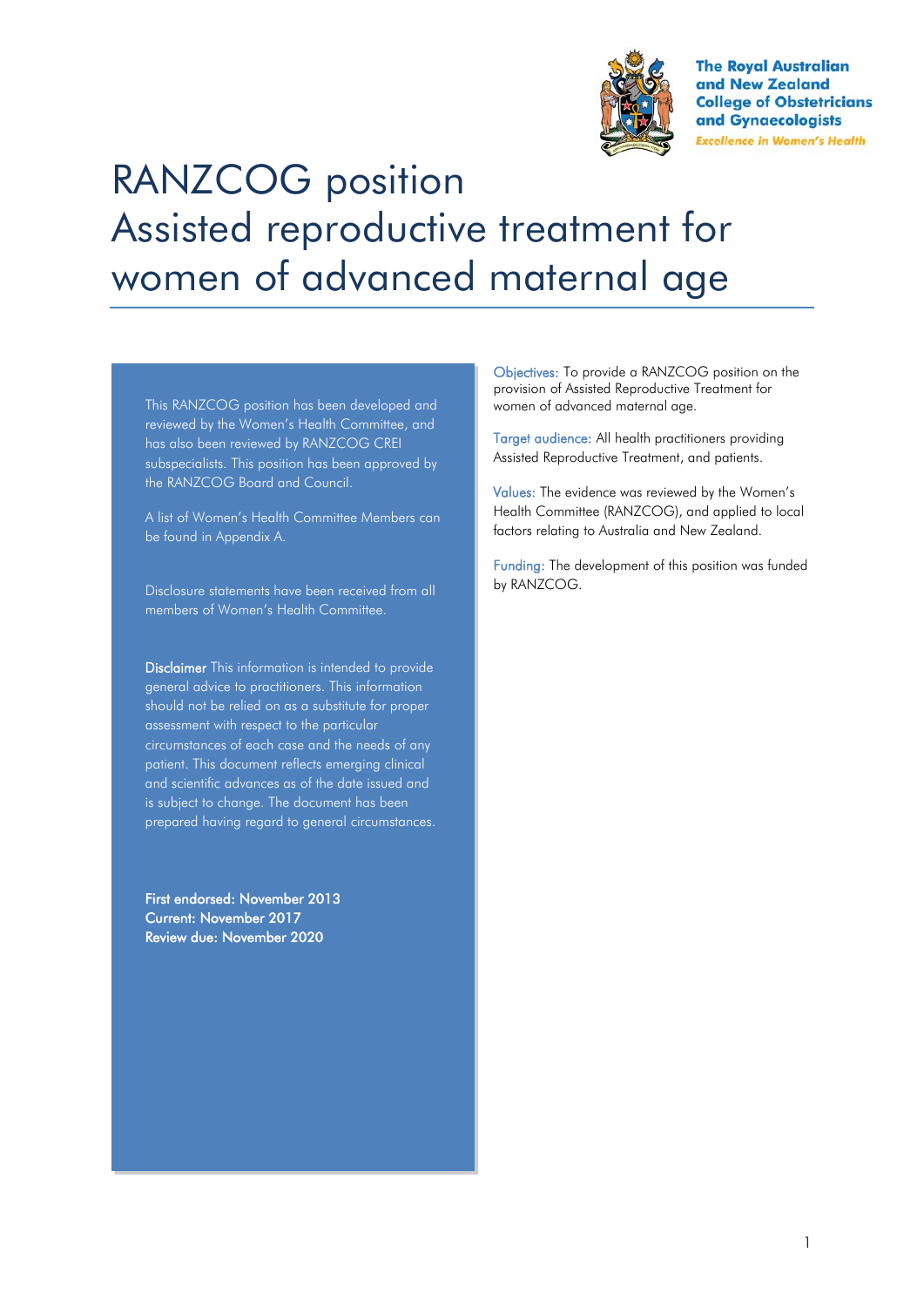# **Table of Contents**

| $\mathbb{1}$ . |                |  |
|----------------|----------------|--|
| 2.             |                |  |
| $\mathcal{S}$  | Introduction 3 |  |
| 4.             |                |  |
| 5.             |                |  |
| 6.             |                |  |
| 7.             |                |  |
|                |                |  |
|                |                |  |
|                |                |  |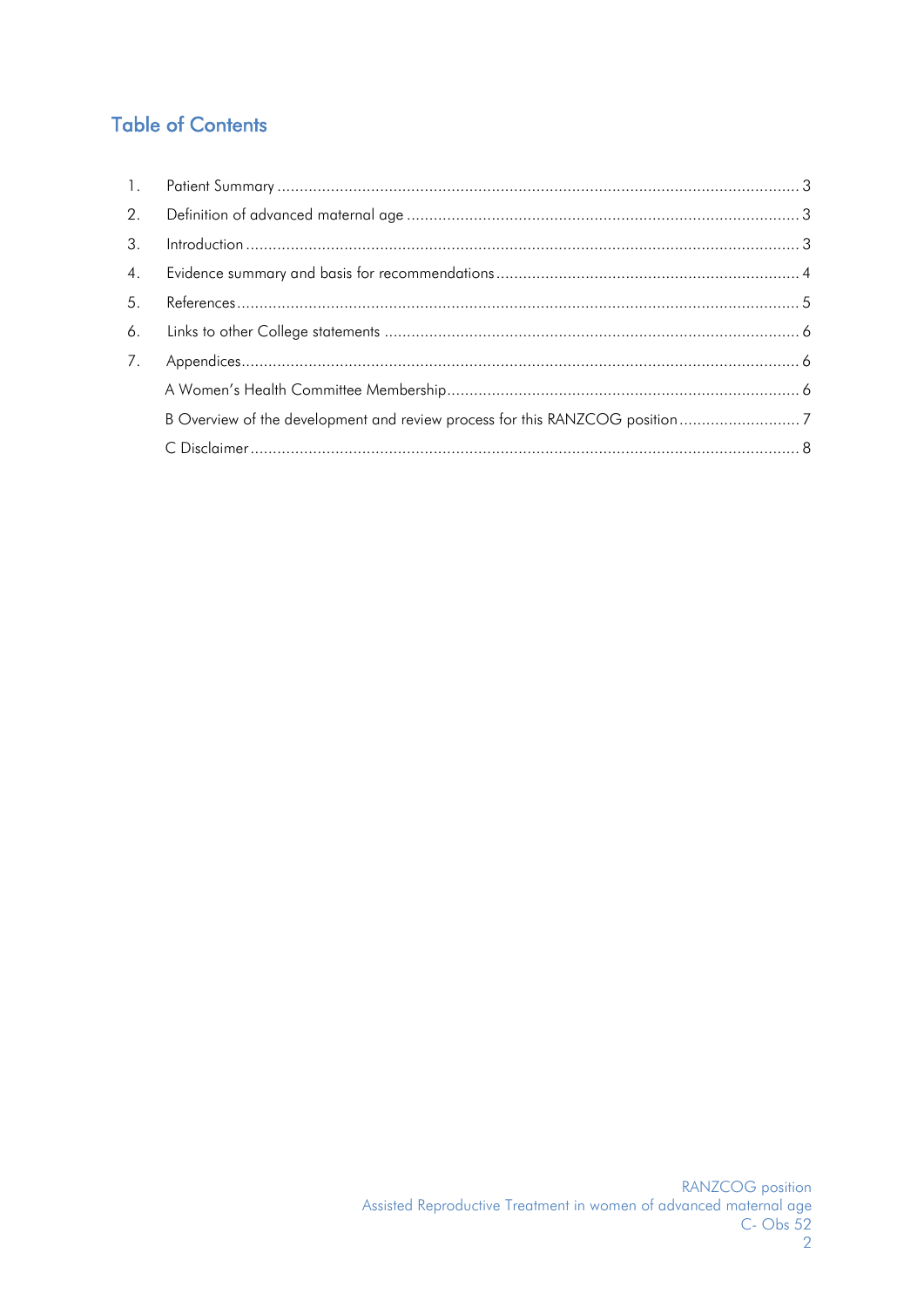# <span id="page-2-0"></span>1. Patient Summary

It becomes increasingly difficult for women to become pregnant once they reach, and advance past, the mid- to late-forties. In many cases, women in this age group who wish for pregnancy will consider the use of eggs, or less commonly embryos, donated from a younger woman. Women considering this decision, regardless of whether they are attempting IVF with their own gametes, or plan to use donated eggs/embryos, need to be aware that they face an increase in the risk of complications in pregnancy, including diabetes, high blood pressure, serious bleeding during pregnancy, thrombosis as well as risks to the neonate.

It is important to note that women with pre-existing co-morbidities may be at higher risk and this should be considered when making an assessment on age. There is an increased risk of pre-existing co-morbidities with increasing maternal age.

Before fertility treatment, women aged 45 years and older should be informed about the increased risks of complications of pregnancy, with the discussion specifically taking into account the woman's personal health and circumstances. In some cases, it will be safer not to become pregnant.<sup>1</sup>

# <span id="page-2-1"></span>2. Definition of advanced maternal age

The writing group recognises that it is difficult to specifically define advanced maternal age. Different studies have used different definitions of advanced maternal age. A suggested approach is to define advanced maternal age as over 45 years of age at time of treatment.

# <span id="page-2-2"></span>3. Introduction

The use of donated oocytes/embryos in assisted reproductive treatment (ART) is common in Australia and New Zealand. Data published by ANZARD in 2016 showed that there was a total of 2684 recipient cycles, and 1058 egg donation cycles. Of the 2684 recipient cycles, 37.8% were to women aged 40-44, and 24.8% to women 45 years or older.<sup>2</sup>

The number of women who undergo treatment with donated oocytes in countries other than Australia and New Zealand is unknown, but estimates have been published suggesting that approximately 500 babies are delivered each year following conception with donated oocytes from overseas.

Most studies of the obstetric outcomes of pregnancy at advanced maternal age have included both women who conceived naturally, and those with ART. Several studies have been published regarding outcomes of donor oocyte pregnancies, but the sample sizes are relatively small (numbering in the low hundreds) and likely result from very rigorous maternal pre-pregnancy screening, so it is not possible to comment on their generalisability.3-5 Since severe adverse outcomes of pregnancy, including maternal death, stroke and myocardial infarction are rare, it is difficult to ascertain true relative risks from such case series without population data.

However, increasing maternal age is closely associated with increasing risk of most adverse outcomes of pregnancy, including gestational diabetes, hypertensive disorders, antepartum haemorrhage, pulmonary embolism, stillbirth and maternal death.<sup>6-11</sup>

It is well recognised that the prevalence of established cardiovascular disease increases with increasing age in women. Reduced cardiac reserve, and associated established cardiovascular disease, exposes older pregnant women to greater risk when they are pregnant, especially given the large increase in cardiac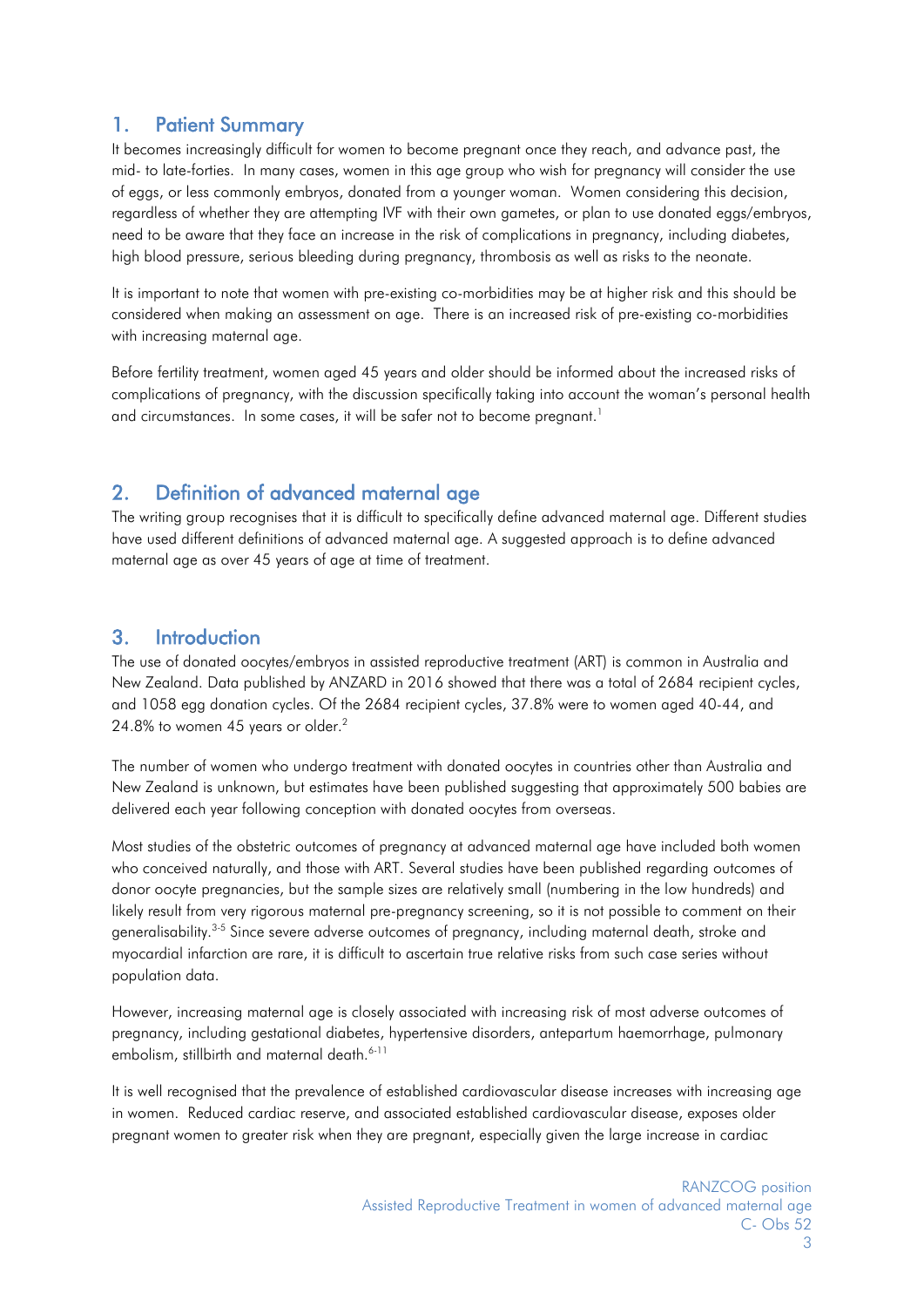output during pregnancy. They may be further seriously challenged by life threatening obstetric complications such as major haemorrhage or severe pre-eclampsia.

The study by Fitzpatrick et al<sup>12</sup> compared older women age 48 or more to a younger comparison group. The women of advanced maternal age were more likely than comparison women to be overweight (33% versus 23%, P = 0.0011) or obese (23% versus 19%, P = 0.0318), nulliparous (53% versus 44%, P = 0.0299), have pre-existing medical conditions (44% versus 28%, P < 0.0001), a multiple pregnancy (18% versus 2%, P < 0.0001), and conceived following assisted conception (78% versus 4%, P < 0.0001). Older women appeared more likely than gestational comparison women to have pregnancy complications including gestational hypertensive disorders, diabetes, postpartum haemorrhage, caesarean delivery, iatrogenic and spontaneous preterm delivery on univariable analysis and after adjustment for demographic and medical factors.

Women of advanced maternal age are more likely to have co-morbidities and, as group, are at a greater risk of most adverse outcomes of pregnancy. What is yet to be clearly established, however, is the level of risk for women who are in good health with no risk factors. In the Fitzpatrick study, adjustment for multiple pregnancy or use of assisted conception attenuated most effects, with significant associations remaining only with gestational diabetes (adjusted odds ratio [aOR] 4.81, 95% CI 1.93–12.00), caesarean delivery (aOR 2.78, 95% CI 1.44–5.37) and admission to an intensive care unit (aOR 33.53, 95% CI 2.73–412.24).

Women of advanced maternal age receiving ART should avoid multiple pregnancy, and should only receive single embryo transfer. This is a particular issue and concern for women receiving ART overseas, sometimes in centres where less importance is placed on the importance of single embryo transfer. Women need to be counselled that their chance of becoming pregnant, given a suitable donor, is comparable to that of younger women.

#### <span id="page-3-0"></span>4. Evidence summary and basis for recommendations

Although data regarding pregnancy outcomes are limited by the numbers of patients and pregnancies studied, there are significant risks for older women and in particular, women with any pre-existing cardiovascular disorder or with risk factors for cardiovascular disease. For this reason, extreme caution should be exercised during pre-treatment assessment of women, counselling and informed consent, and during treatment.

It is vital that the recipients of ART at an advanced maternal age undergo additional testing over and above that of routine fertility investigation. Full cardiovascular evaluation is recommended, and this evaluation is undertaken before any ART is commenced. This includes assessment of non-modifiable risk – family history of heart disease – as well as modifiable risk: smoking, either active or passive; increased cholesterol and abnormal lipid profile; hypertension; pre-existing diabetes; physical inactivity; overweight or obesity; depression, social isolation, and lack of quality support.

Older women should be assessed for cardiovascular risk and other serious comorbidities. If indicated, referral to a medical practitioner with the necessary expertise to assess these risks.

Recommendation 1 Grade and reference Consensus-based recommendation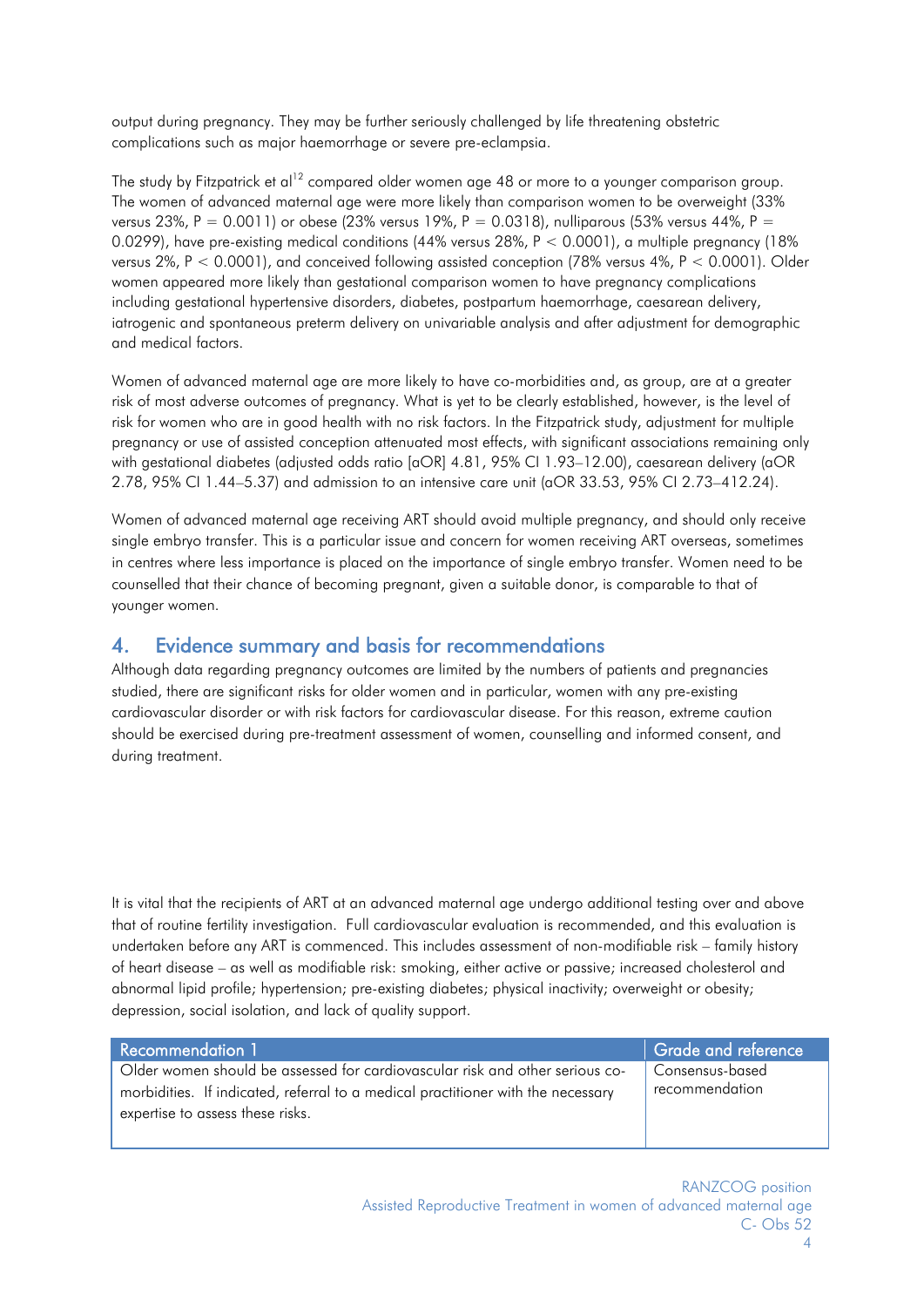| <b>Recommendation 2</b>                                                                                                                                                                                                                                                                 | Grade and reference               |
|-----------------------------------------------------------------------------------------------------------------------------------------------------------------------------------------------------------------------------------------------------------------------------------------|-----------------------------------|
| Where the clinician feels the risks preclude treatment a second opinion should<br>be sought.                                                                                                                                                                                            | Consensus-based<br>recommendation |
| <b>Recommendation 3</b>                                                                                                                                                                                                                                                                 | Grade and reference               |
| Before undergoing ART, older women should give informed consent that<br>includes:<br>a. detailed written information with respect to the risks to both<br>themselves and any offspring; and<br>b. an appreciation of the risk of mortality, permanent disability or other               | Consensus-based<br>recommendation |
| serious morbidities that may result from ART procedures, and from<br>medical complications in any resulting pregnancy                                                                                                                                                                   |                                   |
| Recommendation 4                                                                                                                                                                                                                                                                        | Grade and reference               |
| Creating multiple pregnancies should be avoided.                                                                                                                                                                                                                                        | Consensus-based<br>recommendation |
| Recommendation 5                                                                                                                                                                                                                                                                        | Grade and reference               |
| A Fellow should consider whether it is unethical to assist a patient to obtain ART<br>overseas in circumstances where their cardiovascular risk is such that the ART<br>being obtained overseas would not be considered reasonable and ethical<br>practice in Australia or New Zealand. | Consensus-based<br>recommendation |

# <span id="page-4-0"></span>5. References

- 1. Shufaro YS, JG. The risks and outcome of pregnancy in an advanced maternal age in oocyte donation cycles. The journal of maternal-fetal & neonatal medicine : the official journal of the European Association of Perinatal Medicine, the Federation of Asia and Oceania Perinatal Societies, the International Society of Perinatal Obstet. 2014;27(16):1703-9.
- 2. Harris KF, O. Paul,R. Macaldowie,A. Lee,E. Chamber,G. Assisted reproductive technology in Australia and New Zealand 2014. University of New South Wales, 2016 September 2016. Report No.
- 3. Antinori S, Gholami GH, Versaci C, Cerusico F, Dani L, Antinori M, et al. Obstetric and prenatal outcome in menopausal women: a 12-year clinical study. Reproductive biomedicine online. 2003;6(2):257-61.
- 4. Jolly M, Sebire N, Harris J, Robinson S, Regan L. The risks associated with pregnancy in women aged 35 years or older. Human reproduction. 2000;15(11):2433-7.
- 5. Kort DH, Gosselin J, Choi JM, Thornton MH, Cleary-Goldman J, Sauer MV. Pregnancy after age 50: defining risks for mother and child. American journal of perinatology. 2012;29(4):245-50.
- 6. AIHW. Cardiovascular disease: Australian facts 2011. . Canberra: AIHW: 2011.
- 7. Luke B, Brown MB. Elevated risks of pregnancy complications and adverse outcomes with increasing maternal age. Human reproduction. 2007;22(5):1264-72.
- 8. Yariv Y MN, Bardin R, Tenenbaum-Gavish MD, Ben-Shitrit G, Ben-Haroush A. . Pregnancy outcome at extremely advanced maternal age. AJOG. Dec 2010;203(6):558.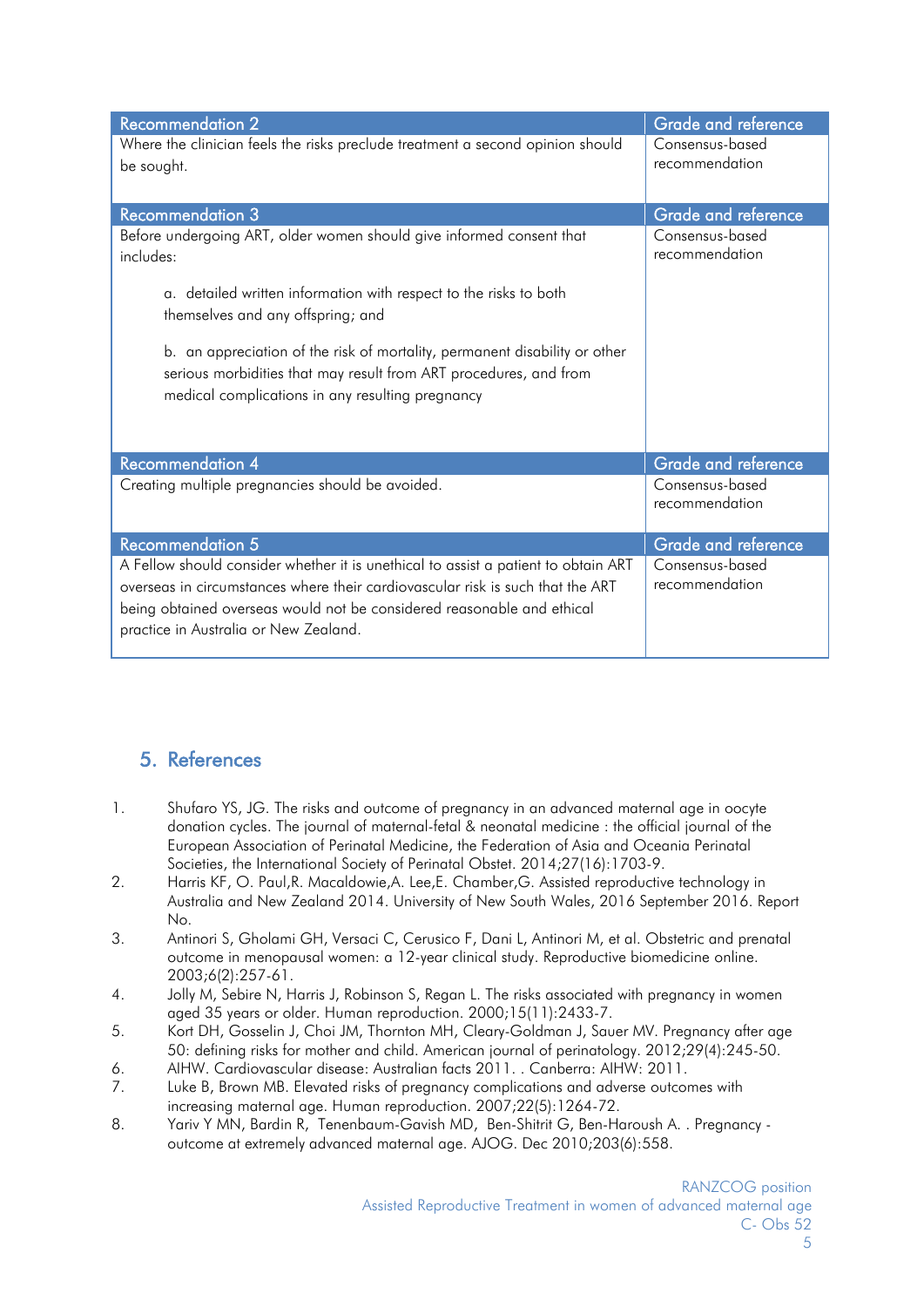- 9. Biro MA DM, Carolan M, Kealy M. . Advanced maternal age and obstetric morbidity for women giving birth in Victoria, Australia: a population-based study. The Australian & New Zealand journal of obstetrics & gynaecology. 2012;52:229-34.
- 10. Callaway LK LK, McIntyre HD. . Pregnancy outcomes in women of very advanced maternal age. The Australian & New Zealand journal of obstetrics & gynaecology. 2005;45:12-6.
- 11. Ludford I SW, Tucker G, Grivell R. Pregnancy outcomes for nulliparous women of advanced maternal age in South Australia, 1998-2008. The Australian & New Zealand journal of obstetrics & gynaecology. 2012;52(3):235-41.
- 12. Fitzpatrick KT, D. Kurinczuk, JJ. Knight, M. Pregnancy at very advanced maternal age: a UK population-based cohort study. BJOG : an international journal of obstetrics and gynaecology. 2017;124(7):1097-106.

# <span id="page-5-0"></span>6. Links to other College statements

[Cross border reproductive care \(C-Gyn](https://www.ranzcog.edu.au/RANZCOG_SITE/media/RANZCOG-MEDIA/Women%27s%20Health/Statement%20and%20guidelines/Clinical%20-%20Gynaecology/Cross-Border-Reproductive-Care-(C-Gyn-36)-New-March-2016.pdf?ext=.pdf) 36)

[Evidence-based Medicine, Obstetrics and Gynaecology \(C-Gen 15\)](https://www.ranzcog.edu.au/RANZCOG_SITE/media/RANZCOG-MEDIA/Women%27s%20Health/Statement%20and%20guidelines/Clinical%20-%20General/Evidence-based-medicine,-Obstetrics-and-Gynaecology-(C-Gen-15)-Review-March-2016.pdf?ext=.pdf)

[Pre-pregnancy Counselling \(C-Obs 03a\)](https://www.ranzcog.edu.au/RANZCOG_SITE/media/RANZCOG-MEDIA/Women%27s%20Health/Statement%20and%20guidelines/Clinical-Obstetrics/Pre-pregnancy-Counselling-(C-Obs-3a)-Amended-April-2015.pdf?ext=.pdf)

# <span id="page-5-2"></span><span id="page-5-1"></span>7. Appendices

#### A Appendix A Women's Health Committee Membership

| Name                              | <b>Position on Committee</b>    |  |
|-----------------------------------|---------------------------------|--|
| Professor Yee Leung               | Chair                           |  |
| Dr Joseph Sgroi                   | Deputy Chair, Gynaecology       |  |
| Associate Professor Lisa Hui      | Member                          |  |
| Associate Professor Ian Pettigrew | <b>EAC Representative</b>       |  |
| Dr Tal Jacobson                   | Member                          |  |
| Dr lan Page                       | Member                          |  |
| Dr John Regan                     | Member                          |  |
| Dr Craig Skidmore                 | Member                          |  |
| Associate Professor Janet Vaughan | Member                          |  |
| Dr Bernadette White               | Member                          |  |
| Dr Scott White                    | Member                          |  |
| Associate Professor Kirsten Black | Member                          |  |
| Dr Greg Fox                       | College Medical Officer         |  |
| Dr Marilyn Clarke                 | Chair of the ATSI WHC           |  |
| Dr Martin Byrne                   | <b>GPOAC Representative</b>     |  |
| Ms Catherine Whitby               | <b>Community Representative</b> |  |
| Ms Sherryn Elworthy               | Midwifery Representative        |  |
| Dr Amelia Ryan                    | <b>Trainee Representative</b>   |  |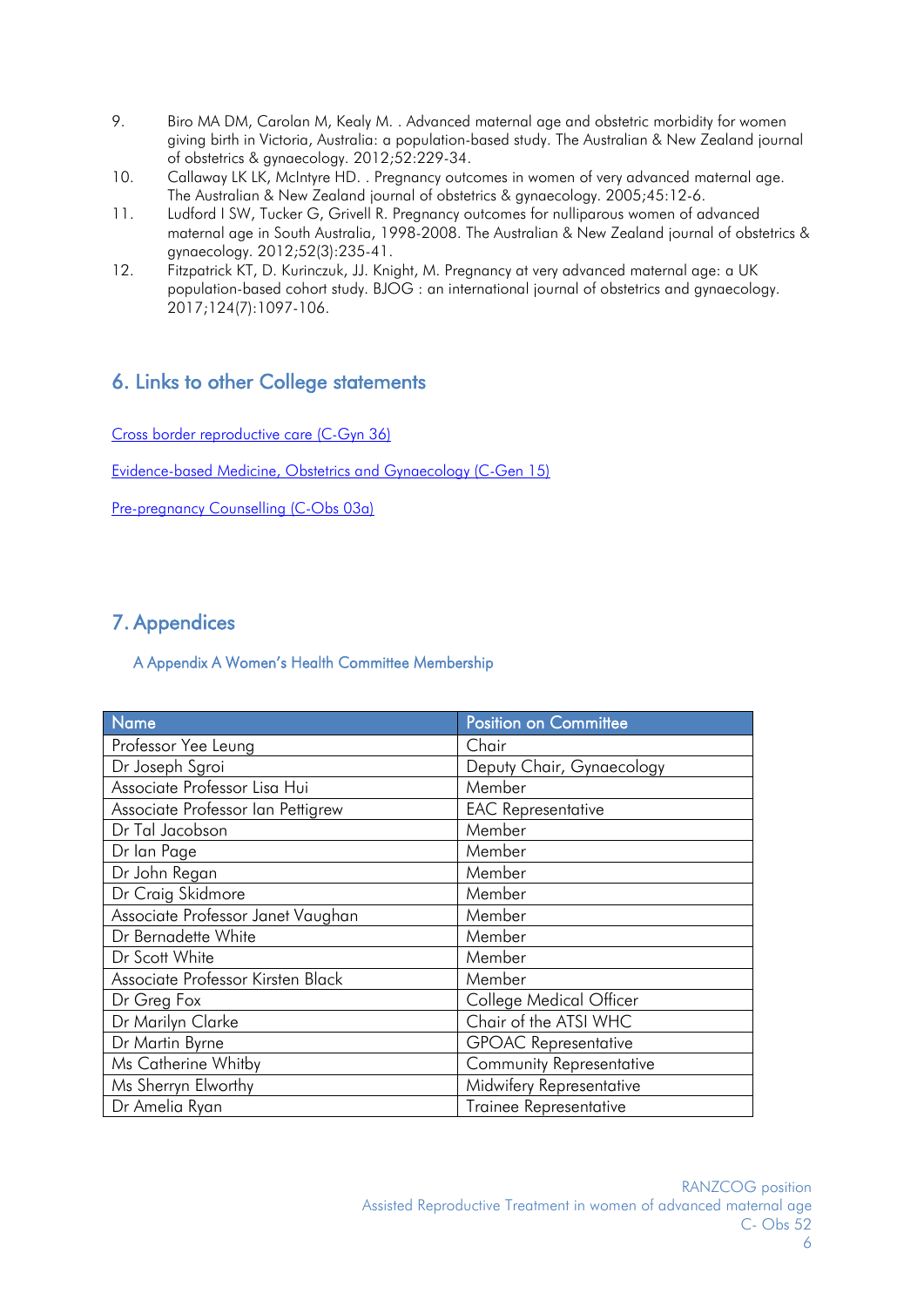#### <span id="page-6-0"></span>Appendix B Overview of the development and review process for this RANZCOG position

#### i. Steps in developing this RANZCOG position

This RANZCOG position was developed in 2013. The Women's Health Committee carried out the following steps in developing this position:

- Declarations of interest were sought from all members prior to developing this position. No conflicts of interest were present.
- Structured clinical questions were developed.
- A literature search was undertaken to answer the clinical questions.
- A draft was prepared and recommendations were graded as set out below in Appendix B part iii).
- The draft was circulated to RANZCOG CREI sub-specialists for comment.
- At the July 2017 face-to-face committee meeting, Women's Health Committee reviewed this position and suggested edits.
- At the November 2017 face-to-face committee meeting, Women's Health Committee reviewed this position and approved the statement.

#### ii. Declaration of interest process and management

Declaring interests is essential in order to prevent any potential conflict between the private interests of members, and their duties as part of the Women's Health Committee.

A declaration of interest form specific to guidelines and statements was developed by RANZCOG and approved by the RANZCOG Board in September 2012. The Women's Health Committee members were required to declare their relevant interests in writing on this form prior to participating in the review of this statement.

Members were required to update their information as soon as they become aware of any changes to their interests and there was also a standing agenda item at each meeting where declarations of interest were called for and recorded as part of the meeting minutes.

There were no significant real or perceived conflicts of interest that required management during the process of updating this statement.

#### iii. Grading of recommendations

Each recommendation in this position is given an overall grade as per the table below, based on the National Health and Medical Research Council (NHMRC) Levels of Evidence and Grades of Recommendations for Developers of Guidelines.<sup>8</sup> Where no robust evidence was available but there was sufficient consensus within the Women's Health Committee, consensus-based recommendations were developed or existing ones updated and are identifiable as such. Consensus-based recommendations were agreed to by the entire committee. Good Practice Notes are highlighted throughout and provide practical guidance to facilitate implementation. These were also developed through consensus of the entire committee.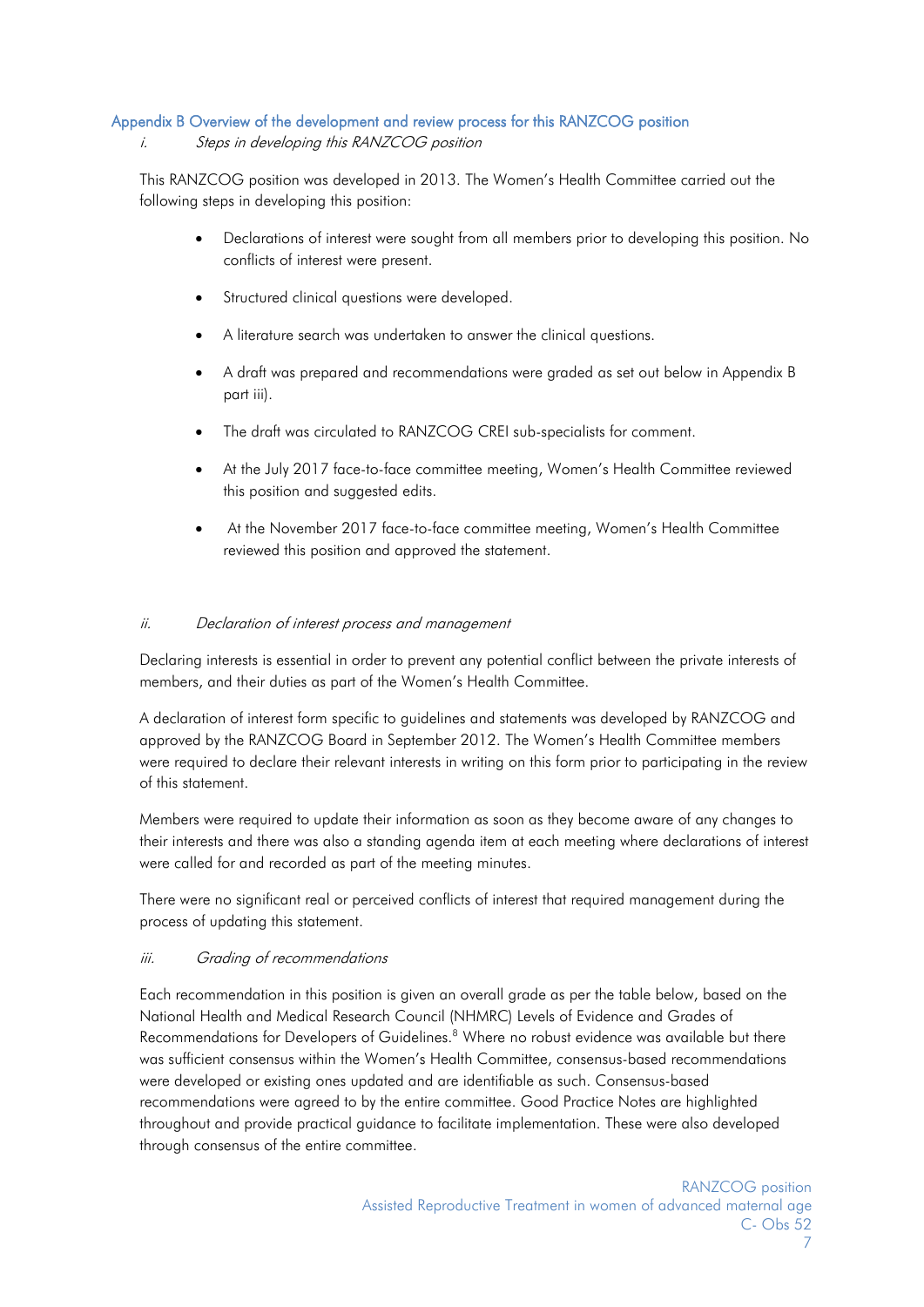| Recommendation category |   | Description                                                                                                    |
|-------------------------|---|----------------------------------------------------------------------------------------------------------------|
| Evidence-based          | A | Body of evidence can be trusted to guide practice                                                              |
|                         | B | Body of evidence can be trusted to guide practice in most<br>situations                                        |
|                         | C | Body of evidence provides some support for<br>recommendation(s) but care should be taken in its<br>application |
|                         | D | The body of evidence is weak and the recommendation<br>must be applied with caution                            |
| Consensus-based         |   | Recommendation based on clinical opinion and expertise<br>as insufficient evidence available                   |
| Good Practice Note      |   | Practical advice and information based on clinical opinion<br>and expertise                                    |

#### <span id="page-7-0"></span>Appendix C Disclaimer

This information is intended to provide general advice to practitioners, and should not be relied on as a substitute for proper assessment with respect to the particular circumstances of each case and the needs of any patient.

This information has been prepared having regard to general circumstances. It is the responsibility of each practitioner to have regard to the particular circumstances of each case. Clinical management should be responsive to the needs of the individual patient and the particular circumstances of each case.

This information has been prepared having regard to the information available at the time of its preparation, and each practitioner should have regard to relevant information, research or material which may have been published or become available subsequently.

Whilst the College endeavours to ensure that information is accurate and current at the time of preparation, it takes no responsibility for matters arising from changed circumstances or information or material that may have become subsequently available.